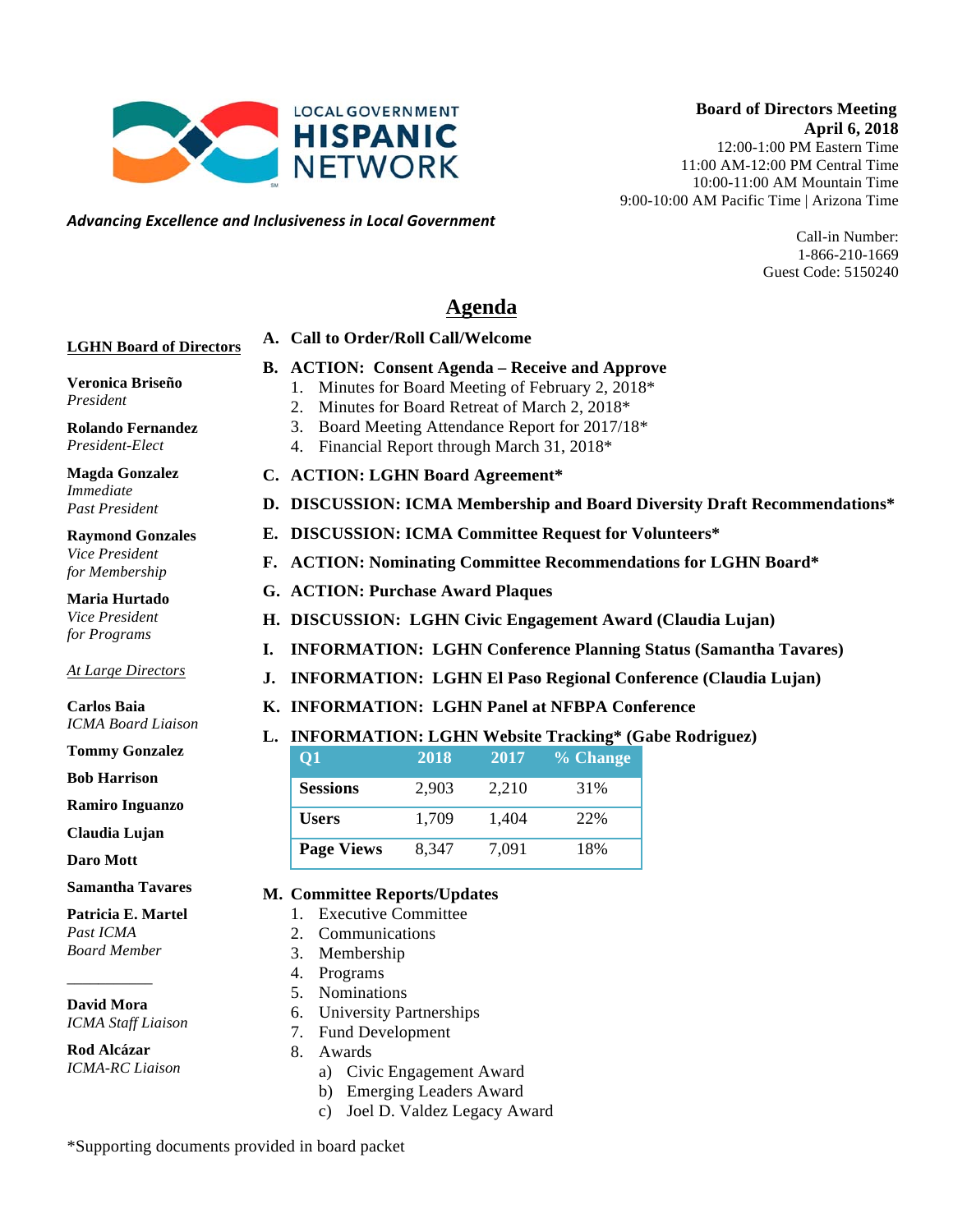#### **N. Future Board Meeting Agenda Items**

- 1. Website Tracking (Quarterly April/July/October)
- 2. Fundraising Status

### **O. Adjournment & Future Meeting Dates**

- 1. April 18-22, 2018 NFBPA Forum, Cleveland, OH
- 2. Friday, May 4, 2018 Board Meeting Cancelled
- 3. Friday, Saturday May 4-5, 2018 El Paso Regional Seminar
- 4. Friday, May 18, 2018 LGHN Annual Meeting (Webinar)
- 5. Friday, June 1, 2018 LGHN Board Meeting
- 6. Friday, July 6, 2018 LGHN Board Meeting
- 7. Friday, August 3, 2018 LGHN Board Meeting
- 8. Friday. September 7, 2018 LGHN Board Meeting
- 9. September 23-26, 2018 ICMA Conference, Baltimore, MD
- 10. October 25-27, 2018 LGHN Biannual Conference, Phoenix, AZ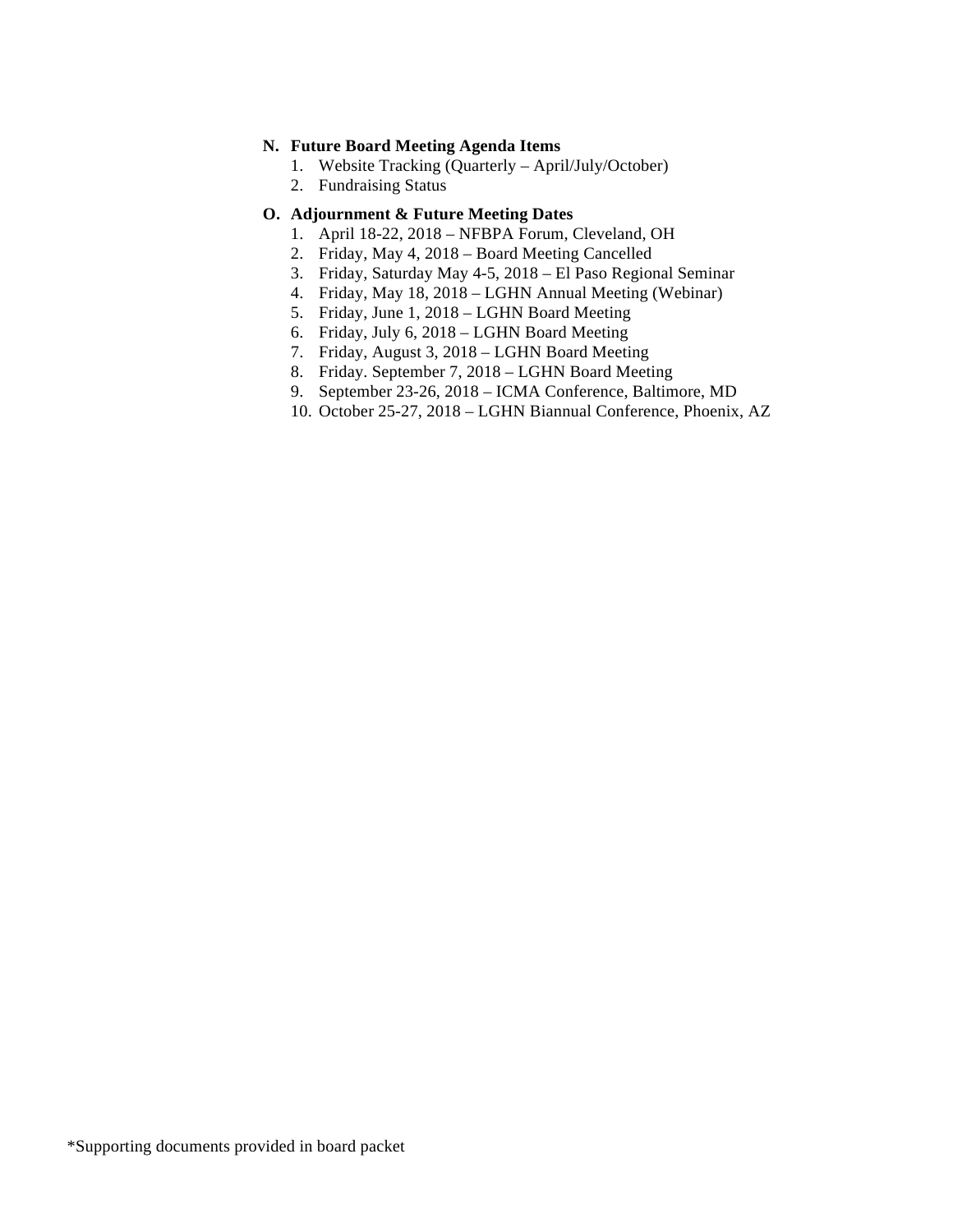

 **Board of Directors Meeting February 2, 2018**

 **MINUTES**

# *Advancing)Hispanic)leadership)in)local)government*

## **Board Members Present**

Veronica Briseño, President Rolando Fernandez, President-Elect Magda Gonzalez, Immediate Past President Carlos Baia, At Large Director Bob Harrison, At Large Director Ramiro Inguanzo, At Large Director Daro Mott, At Large Director

# **Board Members Absent**

Raymond Gonzales, Vice President for Membership Maria Hurtado, Vice President for Programs Tommy Gonzalez, At Large Director Claudia Lujan, At Large Director Samantha Tavares Patricia E. Martel, Past ICMA Board Member

## **Others Present**

Karen Davis, Executive Director Rod Alcazar, ICMA-RC Liaison

# **A. Call to Order/Roll Call/Welcome**

*Roll call was conducted and seven voting members were present, a quorum was established.*

#### **B. ACTION: Consent Agenda – Receive and Approve**

- 1. Minutes for Board Meeting of January 5, 2018\*
- 2. Board Meeting Attendance Report for 2017/18\*
- 3. Year-End Financial Report through December 31, 2017\*
- 4. Financial Report through January 30, 2018\*
- 5. Board Meeting Attendance Report for 2016/17

*Ramiro Inguanzo moved approval of the consent agenda, Claudia Lujan seconded the motion; the motion was approved unanimously.*

# **C. ACTION/UPDATE: 2018 Biannual Conference**

*Samantha Tavares updated the board on the planning for the conference. The preliminary budget was presented, as was the updated sponsor packet. Rolando Fernandez moved approval of the preliminary budget and sponsor packet; Carlos Baia seconded the motion; the motion was approved unanimously.*

# **D. ACTION: Protocols for Use of LGHN Logo**

*Karen Davis presented the presented the proposed guidelines for the use of the new LGHN logo. The board members expressed support for the guidelines. Claudia Lujan moved approval; Ramiro Inguanzo seconded the motion; the motion was approved unanimously.* 

# **E. DISCUSSION: Board Retreat**

*Karen provided a draft agenda for the board retreat in Bal Harbour, FL. The board reviewed the list and added a discussion of regional conferences. No action was required.*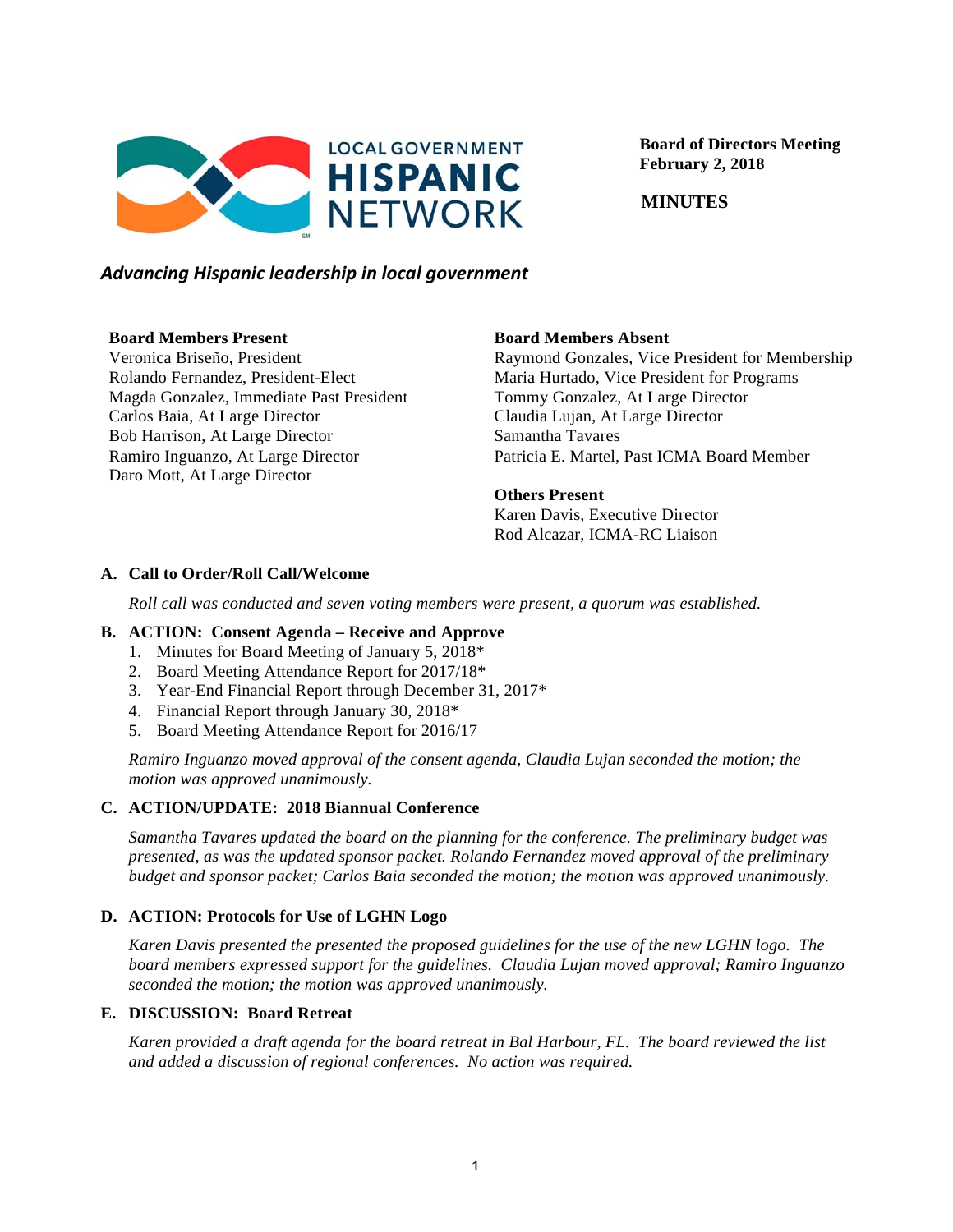#### **F. Committee Reports/Updates: ACTION: Funding for Practitioner White Paper**

*The University Partnerships Committee prepared and RFP to survey LGHN, NFBPA and ICMA members about participation in university practitioner programs. Arizona State University was selected. ICMA has committee \$2,500 and a request for funding from NFBPA is pending. Magda Gonzalez moved approval of \$2,500 from LGHN; Carlos Baia seconded the motion; the motion was approved unanimously.* 

#### **G. Future Board Meeting Agenda Items**

- Nominating Committee Recommendations *- April*
- Website Tracking *– April (quarterly)*
- Fundraising Status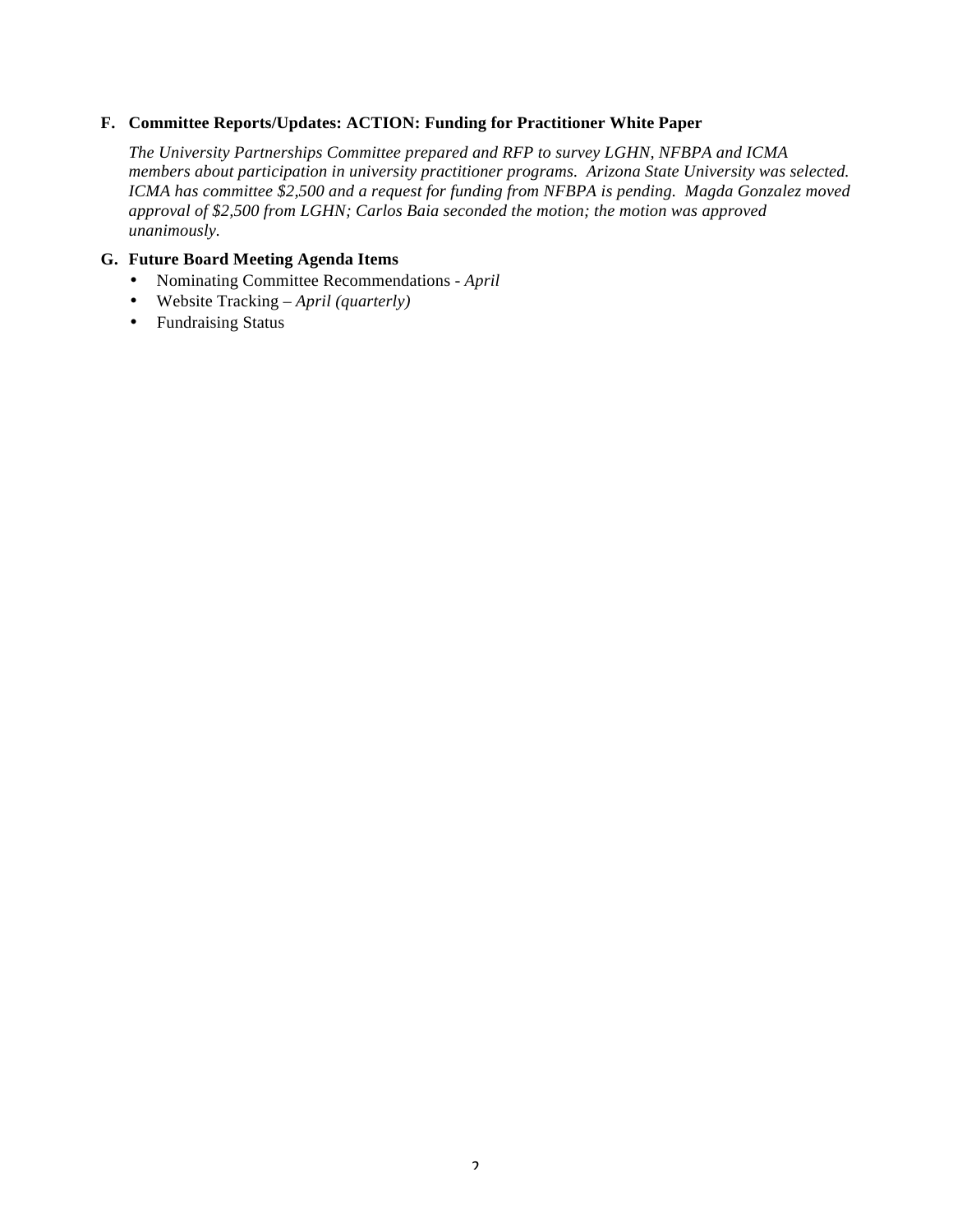

 **Board of Directors Meeting March 3, 2018**

 **MINUTES**

# *Advancing)Hispanic)leadership)in)local)government*

## **Board Members Present**

Veronica Briseño, President Rolando Fernandez, President-Elect Magda Gonzalez, Immediate Past President Maria Hurtado, Vice President for Programs Bob Harrison, At Large Director Ramiro Inguanzo, At Large Director Claudia Lujan, At Large Director Samantha Tavares

# **Board Members Absent**

Raymond Gonzales, Vice President for Membership Carlos Baia, At Large Director Tommy Gonzalez, At Large Director Daro Mott, At Large Director Patricia E. Martel, Past ICMA Board Member

# **Others Present**

Karen Davis, Executive Director Rod Alcazar, ICMA-RC Staff Liaison

# **A. Call to Order/Roll Call/Welcome**

*Roll call was conducted and eight voting members were present, a quorum was established.*

# **B. DISCUSSSION: Board Commitments and Attendance**

*The board reviewed the draft update for board member commitments and added language to emphasize the importance of attending the annual retreat, being present for at least 9 of 12 meetings annually, promoting LGHN regionally and on social media, and mentoring new board members.*

# **C. ACTION: Bylaws Review**

*The board reviewed proposed changes to the current bylaws, which would revise the name of the organization from International Hispanic Network to Local Government Hispanic Network. Additionally, language was revised to require board members to attend at least 9 of 12 meetings in a calendar year. Magda Gonzalez moved approval of the revisions; Ramiro Inguanzo seconded the motion; the motion was approved unanimously.*

# **D. LGHN Conference Program**

*.*

*Samantha Tavares provided updates on the conference schedule, budget, and preliminary/suggested list of speakers. The board asked for a chapter roundtable to be added to the conference agenda on Thursday before the conference starts. This would allow existing chapter representations to meet and exchange ideas and provide support to other regions that are looking to start chapters. They also asked for a soccer match to be added to the activities. The Phoenix committee sent a request for speakers to the LGHN and ICMA membership, as well as brainstorming a list of potential speakers. The board reviewed and provided feedback for the committee. Additional suggested speakers include Alex Briseno who would speak on the "Ten Tenants of Leadership" and student representatives from Parkland, FL. The "Women leading Government" session was changed to "Women of Color in Government" (focused on unique challenges). A session on generational changes in the Hispanic culture was also recommended (Chicano/Latino/Hispanic, etc. designations).*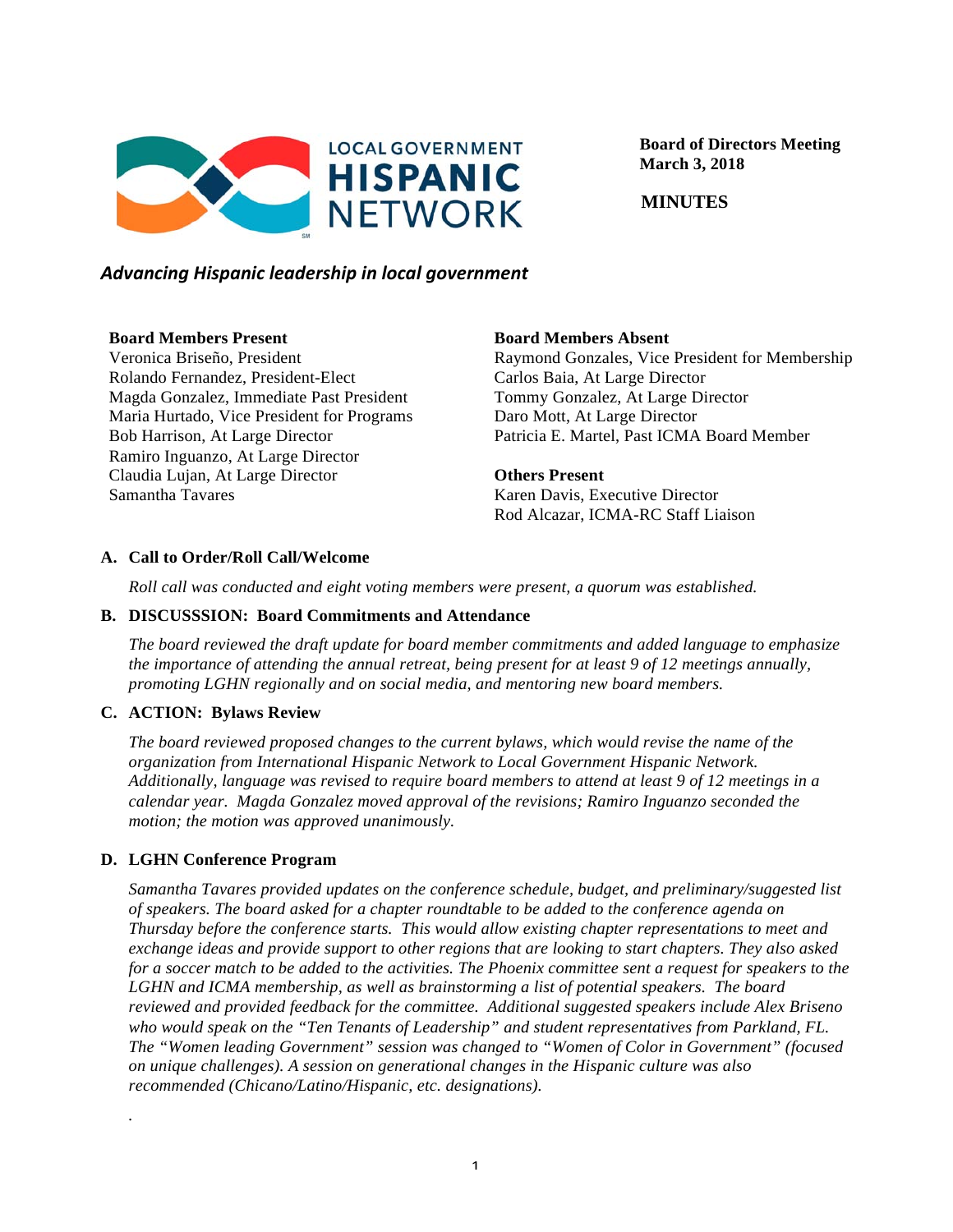#### **E. LGHN Regional Conference Programs.**

*Claudia Lujan provided an update on the El Paso regional conference. For 2018, the Florida and Texas events are the only regional meetings scheduled. The board should begin to look at 2019.*

#### **F. Sponsorships/Fund Development**

*Karen Davis provided an update on fundraising, some of which was proved in the Phoenix conference packet. It will be necessary for the fund development committee to meet and finalize a plan for further discussion.*

#### **G. Budget Update**

*Karen Davis provided a revised budget reallocating the approved budget into more descriptive categories. Funding categories/purposes were not changed from the approved budget.* 

#### **H. Committee Updates**

*No committee updates were provided.*

#### **I. Other**

*The board discussed the joint efforts by LGHN and NFBPA to provide comments to the ICMA Executive Board regarding diversity in the ICMA membership and on the board. The board concurred that the recommendations should include both short- and long-term recommendations. Some suggestions included broadening voting membership, look at upcoming eligible states and reach out one year in advance, consider having the ICMA executive board reflect the membership categories in ICMA, clarifying that "non-CEO's" are eligible any year and look at the "can't follow" rule.*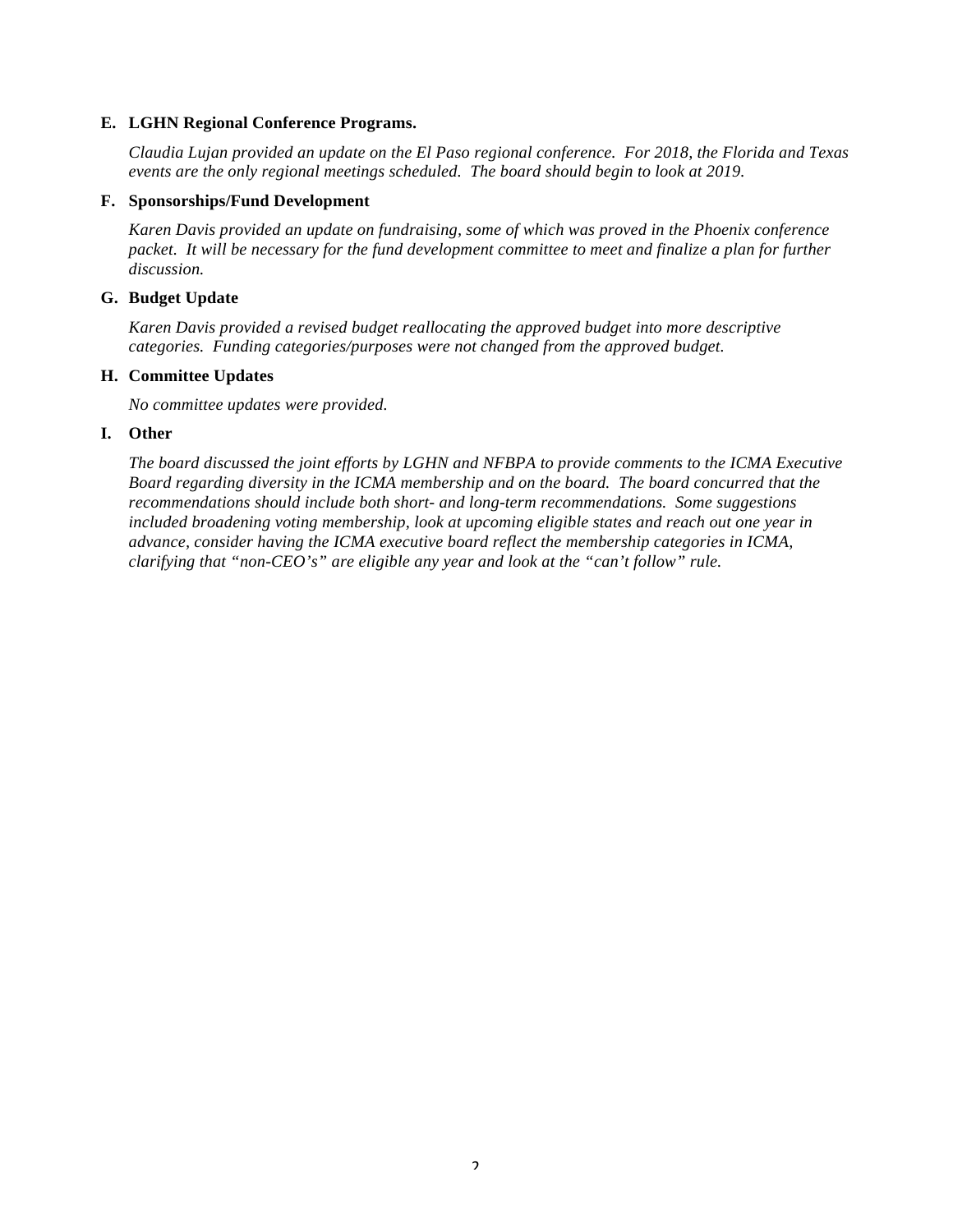# **2017-2018 IHN Board of Directors Board Meeting Attendance**

| <b>Name</b>             | Jan     | Feb     | Mar     | April   | May     | June    | Annual    | July    | Aug     | <b>Sept</b> | Oct     | <b>Nov</b> | <b>Dec</b> |
|-------------------------|---------|---------|---------|---------|---------|---------|-----------|---------|---------|-------------|---------|------------|------------|
|                         | 2017    | 2017*   | 2017    | 2017    | 2017    | 2017    | Mtg. 2017 | 2017    | 2017    | 2017        | 2017    | 2017       | 2017       |
| Veronica Briseño        | Absent  | Present | Present | Present | Present | Present | Present   | Present | Present | Present     | Present | Present    | Present    |
| Magda Gonzalez          | Present | Present | Absent  | Present | Present | Present | Absent    | Present | Absent  | Absent      | Present | Present    | Present    |
| Maria Hurtado           | Absent  | Present | Present | Present | Present | Present | Absent    | Present | Present | Present     | Absent  | Present    | Absent     |
| Rolando Fernandez       | Present | Present | Present | Absent  | Present | Present | Present   | Present | Present | Present     | Present | Present    | Present    |
| <b>Raymond Gonzales</b> | Absent  | Present | Present | Present | Present | Absent  | Present   | Absent  | Absent  | Present     | Absent  | Absent     | Present    |
| Carlos Baia             | Present | Present | Absent  | Absent  | Present | Present | Present   | Present | Present | Present     | Present | Present    | Present    |
| Tommy Gonzalez          | Present | Absent  | Absent  | Present | Absent  | Absent  | Present   | Present | Present | Absent      | Absent  | Absent     | Absent     |
| <b>Bob Harrison</b>     |         |         |         |         |         |         | Present   | Absent  | Present | Absent      | Present | Present    | Present    |
| Ramiro Inguanzo         | Absent  | Absent  | Present | Absent  | Present | Absent  | Absent    | Present | Present | Present     | Absent  | Absent     | Absent     |
| Claudia Lujan           | Present | Present | Present | Present | Present | Present | Present   | Present | Absent  | Present     | Present | Absent     | Present    |
| Pat Martel              | Present | Absent  | Absent  | Present | Absent  | Absent  | Absent    | Present | Absent  | Absent      | Present | Absent     | Present    |
| Daro Mott               | Absent  | Absent  | Absent  | Present | Present | Present | Present   | Present | Absent  | Present     | Present | Present    | Present    |
| Samantha Tavares        |         |         |         |         |         |         | Present   | Present | Present | Present     | Present | Present    | Present    |

| <b>Name</b>             | Jan<br>2018 | Feb<br>2018 | Mar<br>2018 | <b>April</b><br>2018 | <b>Annual Mtg.</b><br><b>May 2018</b> | June<br>2018 | July<br>2018 | Aug<br>2018 | <b>Sept</b><br>2018 | Oct<br>2018 | <b>Nov</b><br>2018 | <b>Dec</b><br>2018 |
|-------------------------|-------------|-------------|-------------|----------------------|---------------------------------------|--------------|--------------|-------------|---------------------|-------------|--------------------|--------------------|
| Veronica Briseño        | Present     | Present     | Present     |                      |                                       |              |              |             |                     |             |                    |                    |
| Magda Gonzalez          | Absent      | Present     | Present     |                      |                                       |              |              |             |                     |             |                    |                    |
| Maria Hurtado           | Present     | Absent      | Present     |                      |                                       |              |              |             |                     |             |                    |                    |
| Rolando Fernandez       | Present     | Present     | Present     |                      |                                       |              |              |             |                     |             |                    |                    |
| <b>Raymond Gonzales</b> | Absent      | Absent      | Absent      |                      |                                       |              |              |             |                     |             |                    |                    |
| Carlos Baia             | Absent      | Present     | Absent      |                      |                                       |              |              |             |                     |             |                    |                    |
| Tommy Gonzalez          | Absent      | Absent      | Absent      |                      |                                       |              |              |             |                     |             |                    |                    |
| <b>Bob Harrison</b>     | Present     | Present     | Present     |                      |                                       |              |              |             |                     |             |                    |                    |
| Ramiro Inguanzo         | Absent      | Present     | Present     |                      |                                       |              |              |             |                     |             |                    |                    |
| Claudia Lujan           | Absent      | Present     | Present     |                      |                                       |              |              |             |                     |             |                    |                    |
| Pat Martel              | Present     | Absent      | Absent      |                      |                                       |              |              |             |                     |             |                    |                    |
| Daro Mott               | Present     | Absent      | Absent      |                      |                                       |              |              |             |                     |             |                    |                    |
| Samantha Tavares        | Present     | Absent      | Present     |                      |                                       |              |              |             |                     |             |                    |                    |

Note: Excused v. unexcused absences are not differentiated on the chart.

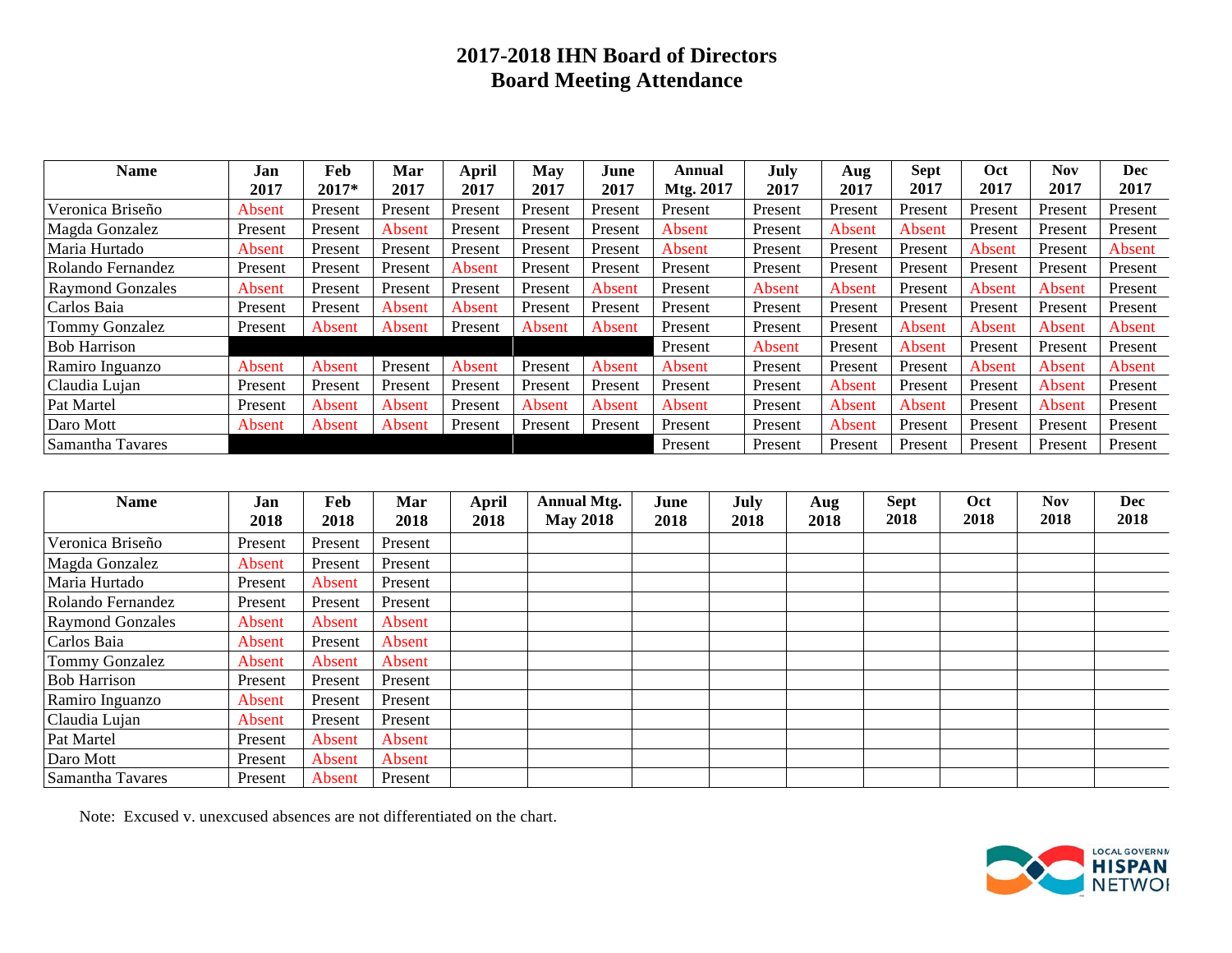**3:26 PM 04/03/18 Cash Basis**

# **Local Government Hispanic Network Profit & Loss January through March 2018 Jan - Mar 18**

| <b>Ordinary Income/Expense</b>          |           |
|-----------------------------------------|-----------|
| <b>Income</b>                           |           |
| <b>Direct Public Support</b>            |           |
| <b>Corporate Support</b>                | 2,500.00  |
| <b>Total Direct Public Support</b>      | 2,500.00  |
| Other Types of Income                   |           |
| <b>Advertising Sales</b>                | 4,725.00  |
| <b>Total Other Types of Income</b>      | 4,725.00  |
| Program Income                          |           |
| <b>Workshops/Regional Registration</b>  | 75.00     |
| <b>Workshops/Regional Sponsorship</b>   | 1,000.00  |
| <b>Membership Dues</b>                  |           |
| <b>Individual</b>                       | 3,140.00  |
| <b>Local Government</b>                 | 16,575.00 |
| <b>Chapters</b>                         | 3,000.00  |
| Corporate                               | 1,000.00  |
| <b>Total Membership Dues</b>            | 23,715.00 |
| <b>Total Program Income</b>             | 24,790.00 |
| <b>Total Income</b>                     | 32,015.00 |
| <b>Expense</b>                          |           |
| <b>Business Expenses</b>                |           |
| <b>PayPal Fees</b>                      | 431.48    |
| <b>Total Business Expenses</b>          | 431.48    |
| <b>Contract Services</b>                |           |
| <b>Outside Contract Services</b>        | 15,840.81 |
| <b>Total Contract Services</b>          | 15,840.81 |
| <b>Operations</b>                       |           |
| <b>Computer Software</b>                | 25.68     |
| <b>Postage, Mailing Service</b>         | 292.61    |
| <b>Printing and Copying</b>             | 86.40     |
| <b>Telephone, Telecommunications</b>    | 387.57    |
| Website                                 | 487.40    |
| <b>Total Operations</b>                 | 1,279.66  |
| <b>Other Types of Expenses</b>          |           |
| <b>Board of Directors Retreat</b>       |           |
| Retreat                                 | 991.68    |
| <b>Total Board of Directors Retreat</b> | 991.68    |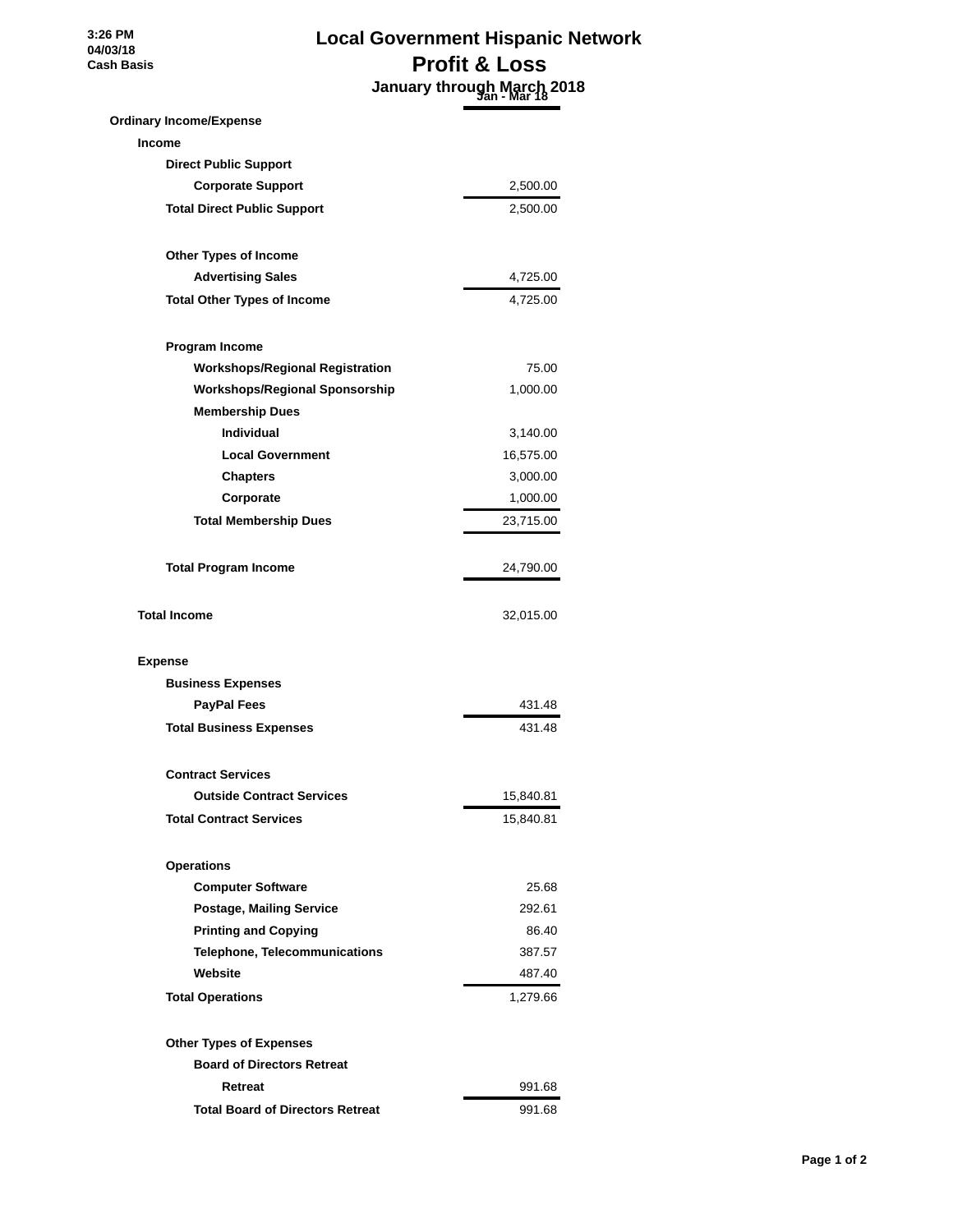**3:26 PM 04/03/18 Cash Basis**

# **Local Government Hispanic Network Profit & Loss January through March 2018 Jan - Mar 18**

| <b>Program Activities</b>             |             |
|---------------------------------------|-------------|
| <b>Entertainment</b>                  | 595.00      |
| <b>Total Program Activities</b>       | 595.00      |
| <b>Advertising/Marketing Expenses</b> | 884.33      |
| Insurance - Liability, D and O        | 859.00      |
| <b>Contributions</b>                  | 500.00      |
| <b>Other Costs</b>                    | 295.00      |
| <b>Total Other Types of Expenses</b>  | 4,125.01    |
| <b>Total Expense</b>                  | 21,676.96   |
| <b>Net Ordinary Income</b>            | 10,338.04   |
| Net Income                            | 10,338.04   |
| bank balance as of 3/31/18            | \$73,296.40 |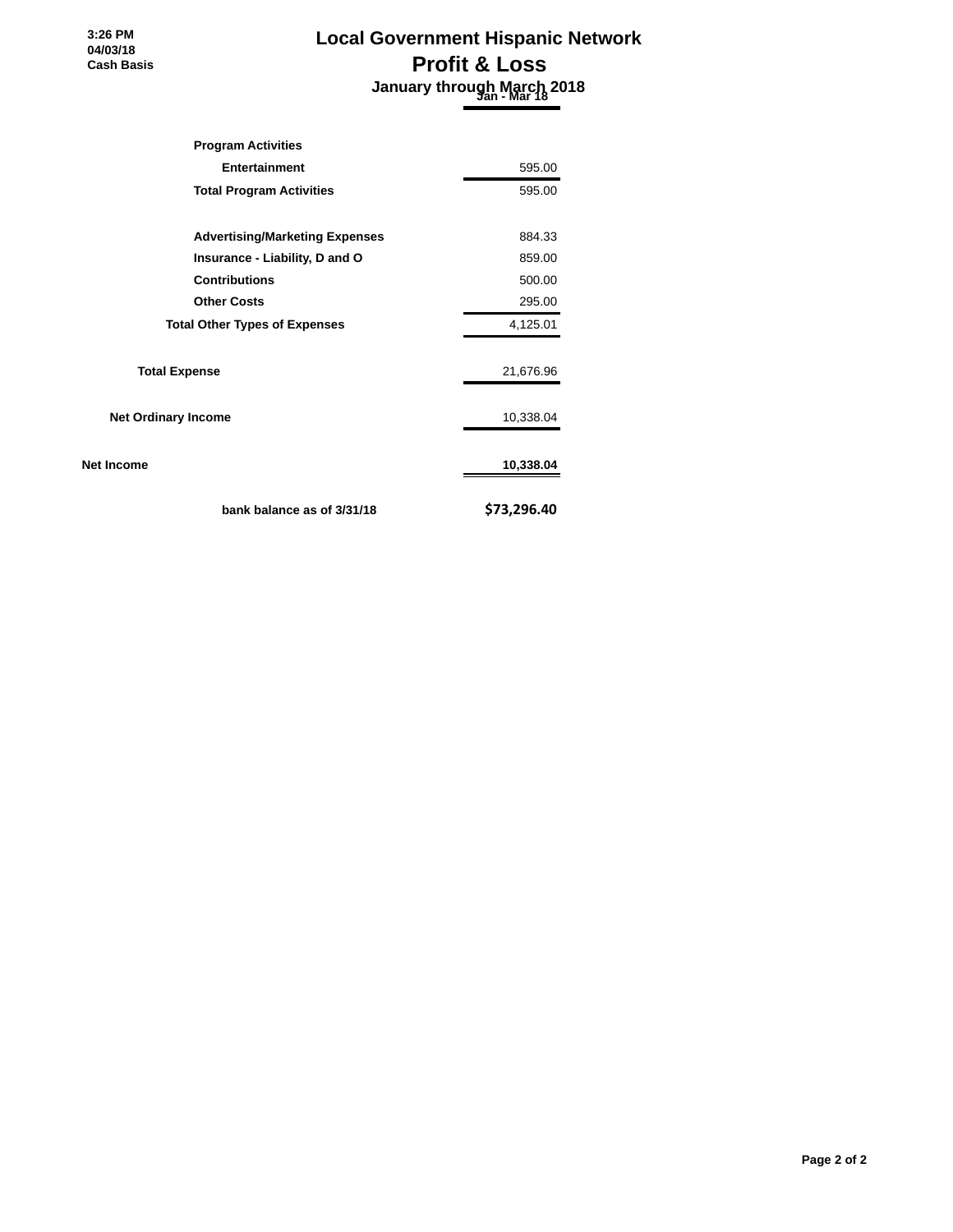

# **LGHN!Board!Member!Agreement**

By my signature below, I agree to be an active and productive member of the LGHN Board of Directors.

# As part of my responsibilities as a board member:

- *I* will be an ambassador of good will for LGHN and I will promote LGHN's values and programs to the community, the region and nationally. I will promote networking among Hispanic/Latino local government officials and those local government officials working in communities with significant Hispanic/Latino populations
- *I will attend at least 9 of 12 board meetings, including the board retreat, at least 75% of the time. Board meetings are held the first Friday of each month at 9:00 pacific, 10:00"mountain,"11:00"central,"12:00"eastern"time"zones."Board"members"should"make" every effort to attend the annual board retreat as is the only in-person meeting of the board.*
- *I will mentor new board members.*
- *I will actively chair, co-chair and/or participate in established and special committees.*
- *I will identify opportunities for fund development.*
- *I will serve as a coach for the Madrina/Padrino program.*
- *I will actively recruit new members from my region, at conferences and at regional meetings.*
- *I will promote LGHN within my region and develop active membership.*
- *I will promote LGHN through social media.*
- *I will pay annual board dues of \$250 or through local government membership for my* organization (\$750 for small local governments; \$1,500 for large local governments). I will encourage my local government to be a local government member of LGHN.
- *I will pay board dues within 30 days. I understand my membership and service on the* board will be suspended if dues are not paid within 90 days per the LGHN bylaws.
- *I will actively participate in Network events and activities and participate in regional events.*
- *I will assist with conference planning and planning regional workshops/seminars.*
- *I* will represent LGHN at conferences in proximity to my region.

# **LGHN will be responsible to me by:**

- *Providing board member orientation prior to serving on the board.*
- *Providing board meeting packets/information at least two days prior to a scheduled board"meeting.*
- Responding to questions I have about the organization, procedures and activities. I can request a meeting with board members or staff regarding my questions and concerns.
- If LGHN does not fulfill its commitments to me, I can call on the board president and executive director to discuss these responsibilities.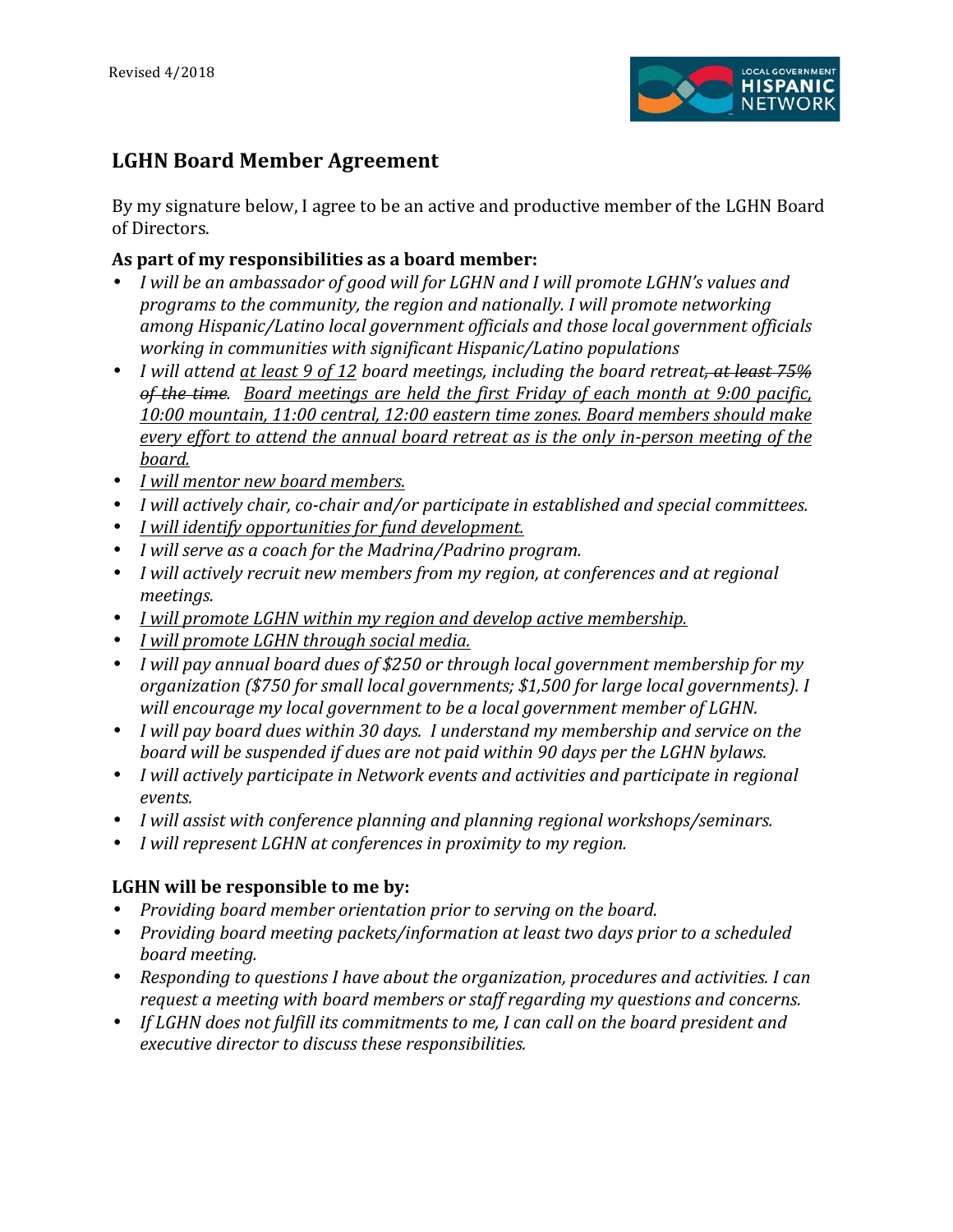Signed:

Member, Board of Directors Date

President, Board of Directors Date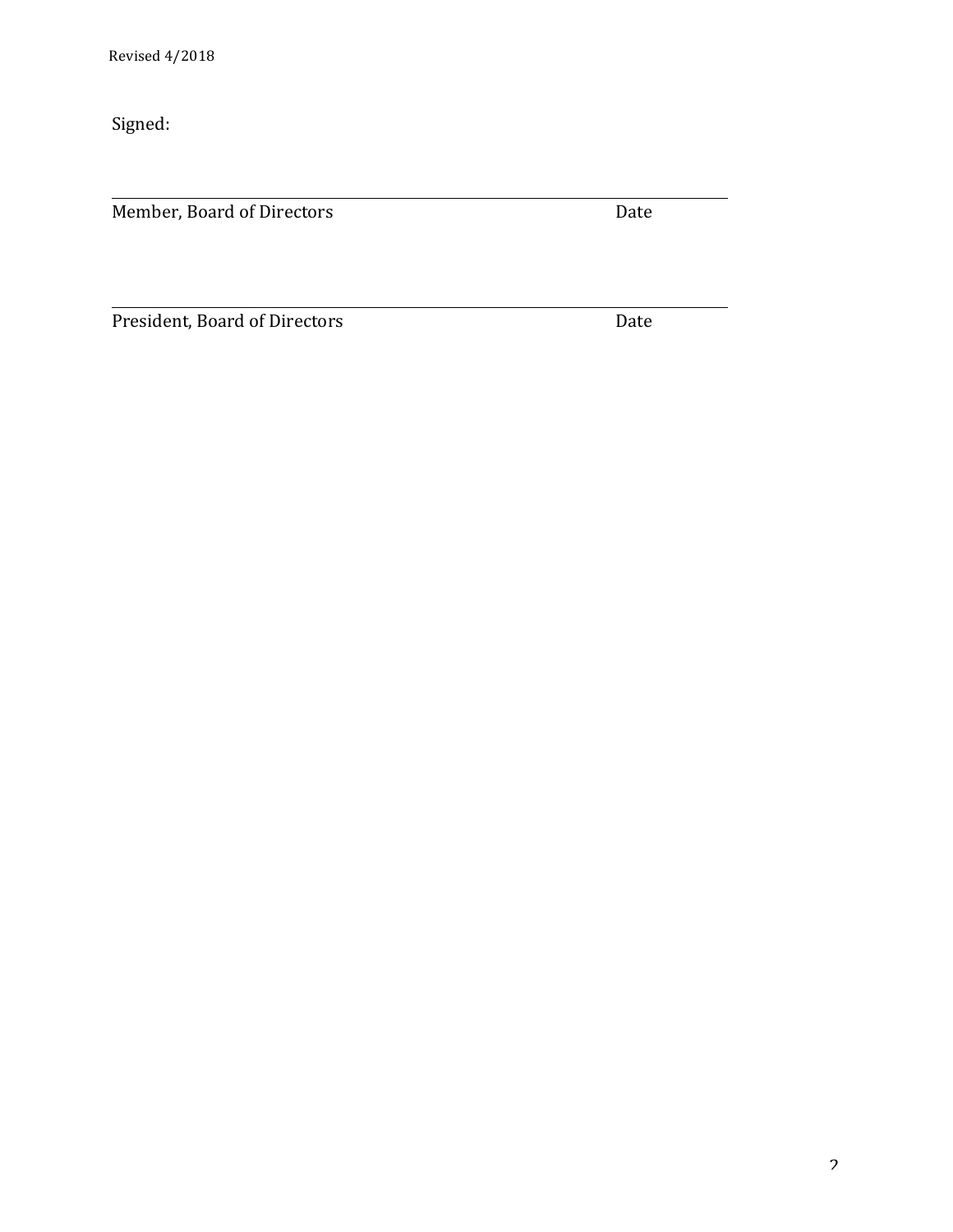## **ICMA Board and Membership Diversity Discussion Points**

#### Issues/Findings

- Rotation rules are complicated/not easily understood
- Look at the "can't follow rule" in each region to make sure that it is not overly exclusive of states that have significant members of color.
- The ultimate goal should be to have the makeup of the executive board reflect the communities served by ICMA membership by Increasing the ethnic, gender, etc. diversity within the ICMA membership (current goal).
- With the addition of the director level membership category, lower cost memberships have increased the diversity of ICMA but none of them are eligible to serve on the ICMA board because they are not considered voting members. Consider having what are now non-voting members be eligible for the board, and/or they could be reclassified as voting members.
- There is a misconception or misunderstanding on the part of some members that a non-CEO is eligible to serve only in a non-CEO year.

#### Strategies

- ICMA needs to have both a "short-term" and a "long-term" strategy to have credibility with current and potential members that significant effort is being done to address diversity and inclusivity.
- Short term strategies could include:
	- $\circ$  In 2019, ICMA regional conferences should include facilitated discussions to discuss increasing diversity in the ICMA membership and maintaining diversity on the board. The regions and states should be encouraged to set up goals and guidelines for addressing the diversity issues. Solutions may vary from region to region. The discussions should include:
		- " Look at membership classifications to see if they can be revised to increase the number of people of color who are eligible to serve on the board.
		- " Discuss the "do not follow" rule with each region to increase the awareness of the impacts on ensuring a diverse pool of candidates and engage each region in addressing the issues based on their unique situations.
		- " Ensure that affiliate organizations are included on regional committees, discussions, etc.; coordinate with ICMA regional staff
		- " A plan for working with states to set guidelines and goals and increase their accountability. Assist in identifying potential candidates and work with the candidates to be ready to serve (both a short- and long-term strategy).
		- " On an annual basis, identify which states are eligible based on the region's rotation and reach out a year in advance to work with them to encourage them to include diversity in their discussions/considerations.
	- o Affiliates reach out to states to strengthen relationships
	- $\circ$  ICMA to present training/conference sessions for potential ICMA board candidates/future candidates at all ICMA (national and regional) and affiliate conferences.
		- " How to self nominate, what are the expectations, responsibilities, etc.
	- o PM Magazine article
- Long term strategy could include:
	- $\circ$  Continue working with student chapters to build the future of the profession. Need to bring in LGHN, NFBPA, I-NAPA more directly.
	- $\circ$  Educate managers on the importance of local government support for voting memberships in ICMA. Many only pay for the top officials and lower level managers cannot afford that level of membership on their own.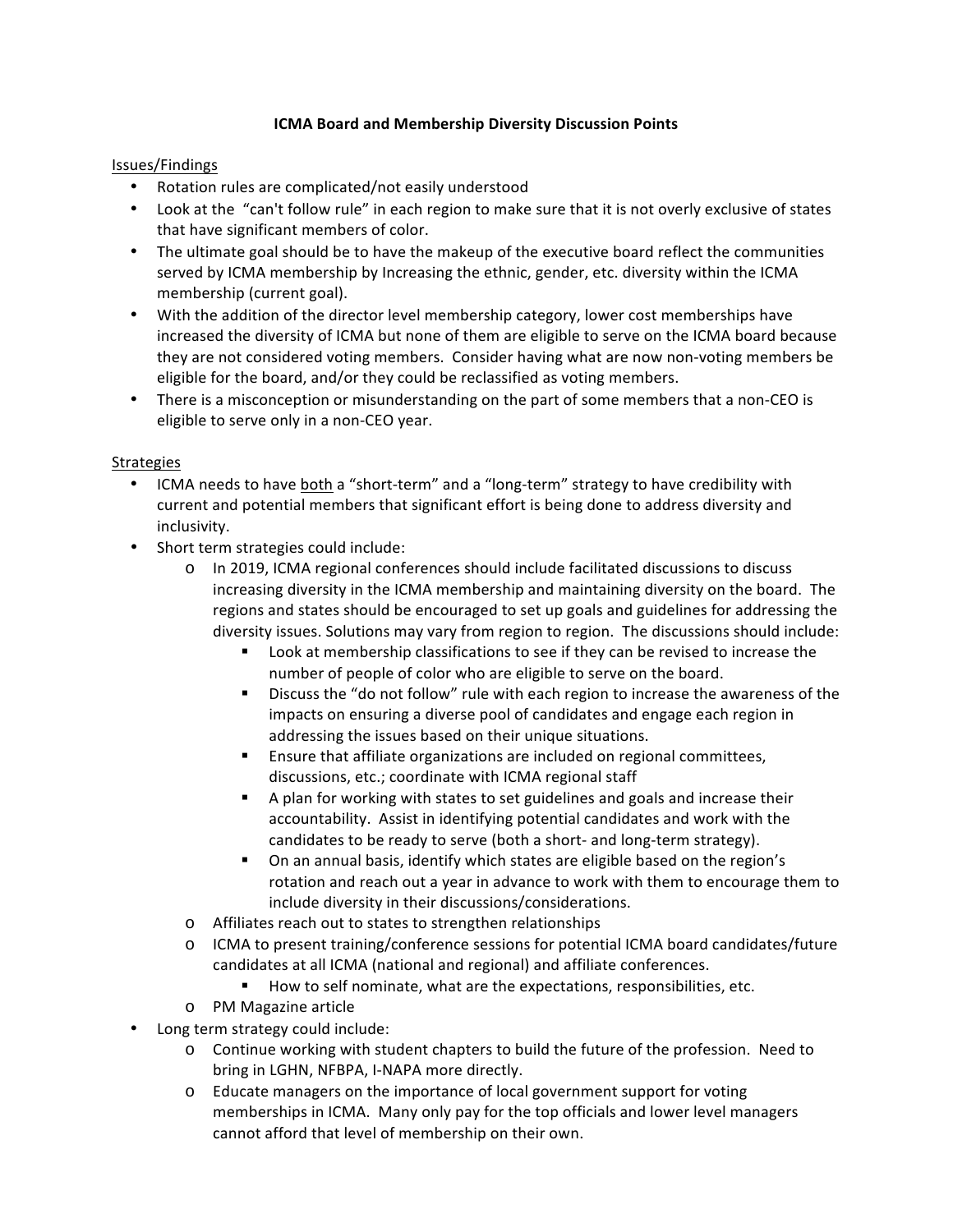Subject: ICMA Call for Volunteers 2018 **Date:** Tuesday, March 27, 2018 at 4:04:52 PM Pacific Daylight Time From: Local Government Hispanic Network **To:** Karen Davis

# **ICMA**

# **Serve the profession and make a difference! The Call for Volunteers is now open for members to serve on committees, task forces, and advisory boards for the 2018 term.**

**Member committees, task forces, and advisory boards draw on the expertise and interests of a broad cross section of the membership to study issues of interest and importance to local government and to the profession. They also provide opportunities for member connection, networking, and professional development.**

 **ICMA's 2018 initiatives include:**

- **Task Force to Update and Revise the ICMA First Time Administrator's Guide** *~ New for 2018*
- **2018 Annual Conference Evaluation Committee**
- **2019 Annual Conference Planning Committee**
- **Governmental Affairs and Policy Committee**
- **Digital Strategies Advisory Board**
- **Sustainable Communities Advisory Committee**
- **...** *AND MANY MORE!*

[See all of the 2018 initiatives and their descriptions at: https://icma.org/current](http://r20.rs6.net/tn.jsp?f=001hiITDR5sUeWTKA4jtz3jFq7iNN1MFRE0deH56CU2qUu_5Fusi20r6wxa6OMhSJ8gMOTihvJED0TWJRfmhRYDDE_RCvhvzYj6ljh30ypHMqbBnnqgo1vR1L81LbXVAXSMdBZvx2qbjMt8kl-R8r5I1r5gIJNtFZqSHoUmoOOb9Hd549t5y3VEG7Mx8RIR17QxEIQw20mtuiNc9TtTWhiWV0fu_RceyYq5xKkvkPJb3YTLNbNcbqMbNn1OHTeqPlRI83JVkOxxjlXogwMkIIPi6g==&c=71Eo_PpenTcXFPhoSmRGIKzxJ2NT-Of_hrsCGIpA5FESr6Tja7_oEA==&ch=GbLoYB9u1oo80PrTGbLy7k1OVSWEfNkVfiA2HidYISAy6Nydvp3kmQ==)**committees**

**To select one or more volunteer opportunities, log into your ICMA Member Profile and click on 'My Volunteer Opportunities'.**

**Please submit your selection(s) by April 12, 2018**.

**[Select Your Volunteer Opportunities](http://r20.rs6.net/tn.jsp?f=001hiITDR5sUeWTKA4jtz3jFq7iNN1MFRE0deH56CU2qUu_5Fusi20r6wxa6OMhSJ8g4TN6-WPWYKkVHHPAqlrbkwH_8Vd_3WIBNfB1h5JqBz0kCVBhRLcTBf_iikzWnDIfGCjwJ-O9zi8l_FvnpzC8lxJ-PoQ4m-YEJBoyRJBEDQIAqjt1UJgKlCAa8UnosLHfjILrx7vBDJWd0a-1EIomZbZKcfwJS1GsB9mtX8_ng0NCQX6NCoQ7vwXUZqN2HijcDnvVv9xcx5xvTfZ7NWUYgA==&c=71Eo_PpenTcXFPhoSmRGIKzxJ2NT-Of_hrsCGIpA5FESr6Tja7_oEA==&ch=GbLoYB9u1oo80PrTGbLy7k1OVSWEfNkVfiA2HidYISAy6Nydvp3kmQ==)**

Questions? Contact Member & Customer Support at: **[membership@icma.org](http://r20.rs6.net/tn.jsp?f=001hiITDR5sUeWTKA4jtz3jFq7iNN1MFRE0deH56CU2qUu_5Fusi20r6wxa6OMhSJ8ghTpc-KgkaW-tg_V0dBcDajWDMIDECxn3P4WbCHd0yfG9KGbrey10TO5J-QYQ1EZiiNg0rGMwp20nJPJfBP7E-sx5bEQjAaMvgp07PzuQHWZ2AXHT9LxUzviq-Qyca8g0-qsy0G16N8fuwCSyjvlco55lzhcAaT5Zyoekdf3SLZy8skLjy4F9wMQPzhT_w-ia0EYAneYjJq0emrq8qKWLPQ==&c=71Eo_PpenTcXFPhoSmRGIKzxJ2NT-Of_hrsCGIpA5FESr6Tja7_oEA==&ch=GbLoYB9u1oo80PrTGbLy7k1OVSWEfNkVfiA2HidYISAy6Nydvp3kmQ==)**.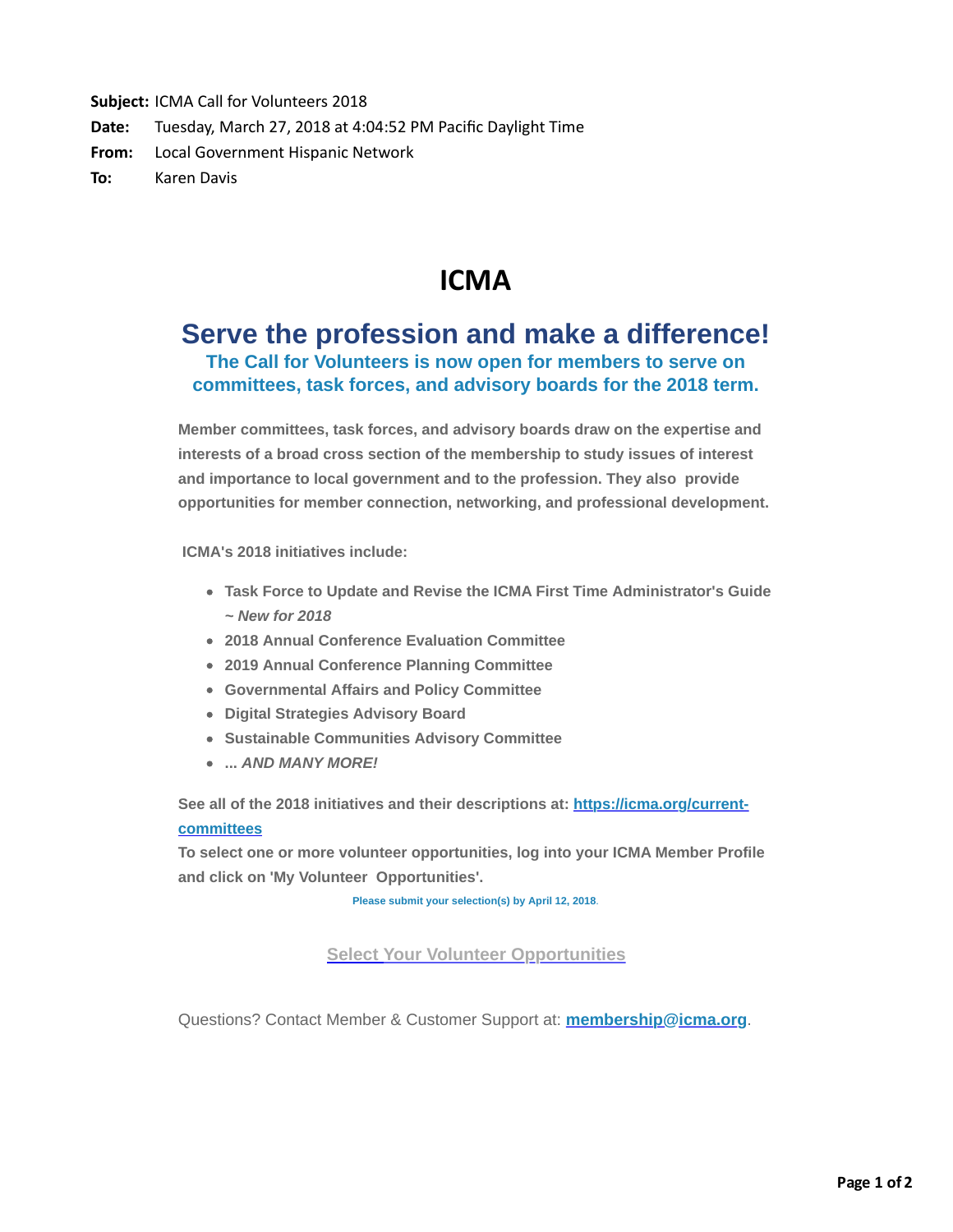

# **2018 LGHN Board Candidates**

## **President: Rolando Fernandez**

Rolando Fernandez Jr. currently serves as the Assistant Director for the Contract Management Department for the City of Austin, Texas. In this capacity, he provides executive support to the department Director and leadership and management to four divisions consisting of 43 team members (\$4.3M budget). Additionally, Rolando responsible for the procurement and management of contracts for all Austin capital improvement projects in accordance with City and State statute and policies. Prior to his current position, Rolando worked in the City Manager's Office as the Assistant to the City Manager and as an Assistant to two Assistant City Managers.

# **President Elect: Raymond Gonzales**

Raymond H. Gonzales has over 20 years of experience in Federal, State and local government. He currently serves as Deputy County Manager of External Services for Adams County, Colorado, where he oversees the Transportation Department, Parks and Open Space Department, Community & Economic Development Department, Human Services Department, Long-Range Strategic Planning Department and the Cultural Affairs Office. Raymond is responsible for identifying innovative ways to engage Adams County residents in their government as well as improving the efficiency and efficacy of the services the county provides to its customers.

## **Past President: Veronica Briseño**

Veronica Briseño Lara is currently the Director of Small & Minority Business Resources (SMBR) Department for the City of Austin. Veronica has held multiple positions in SMBR including Assistant Director, Certification and Administrative Manager and Administrative Manager. Prior to SMBR, she was a Policy Aide to an Austin City Council Member and the Agenda Manager in the City of Austin's City Manager's Office. Veronica has worked for the City of Austin since 1999.

#### **Vice President for Membership: Carlos Baia**

Carlos P. Baía is the Deputy City Manager for Development for the City of Concord, New Hampshire where he directs the Planning, Engineering, Code Administration, Economic Development, Health Services, and Airport functions of the state's capital. Prior to Concord, Carlos served as the Economic Development Manager for the City of Deerfield Beach, Florida.

#### **At-Large Director: Paulina Martinez**

Paulina Martinez is currently the Acting Assistant City Manager and Economic Development Specialist for the City of Evanston, IL. In her capacity as Acting Assistant City Manager, she coordinates communications on behalf of City Council members and manages and coordinates special projects on behalf of the City Manager. As Economic Development Specialist, she acts as the liaison between the City and six business districts and associations, manages the Evanston Great Merchant Grant, and creates project updates and unemployment reports for the City Manager, City Council and Mayor.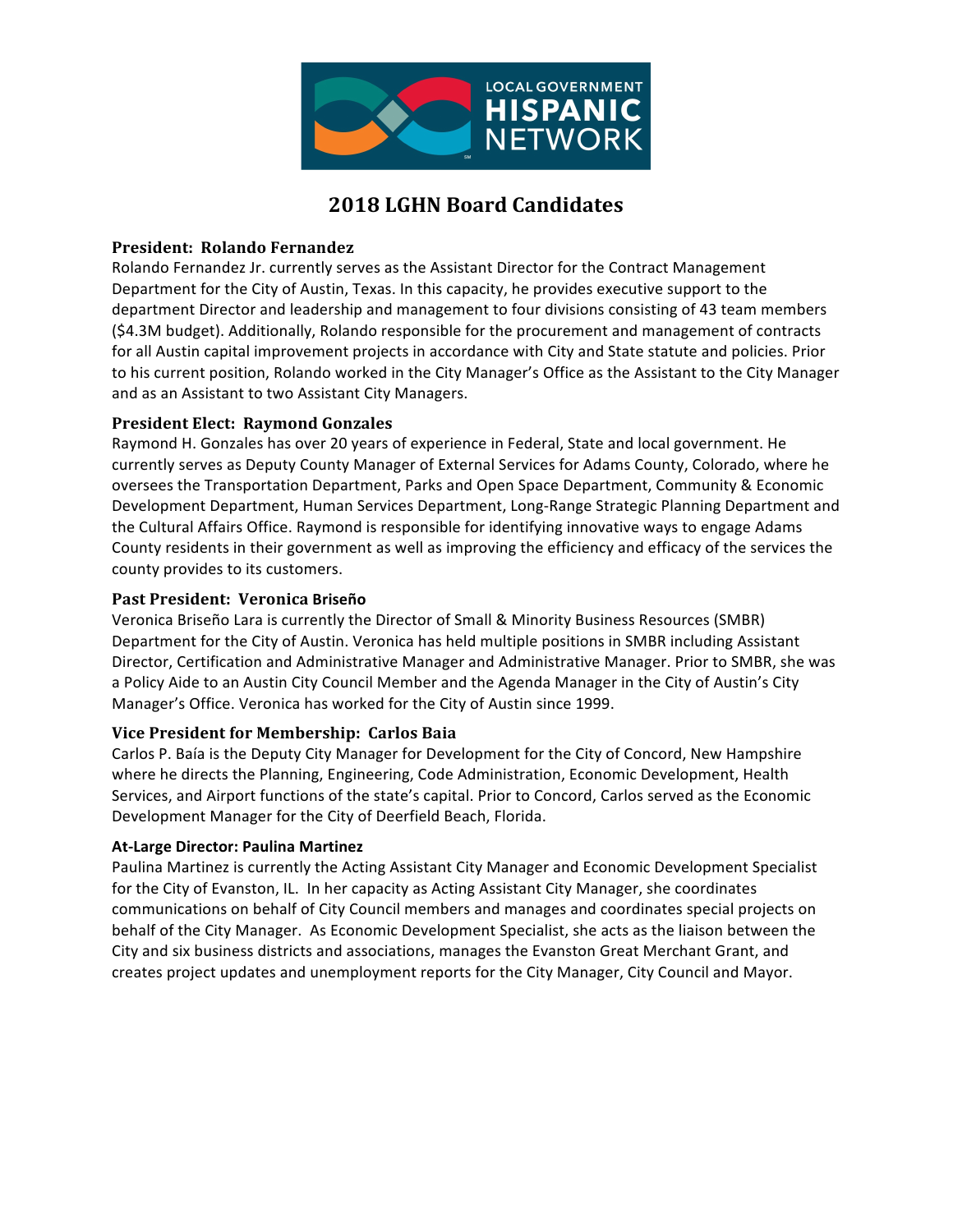LGHN Website ്രണം അടിയെ സ്ഥാപനം കാണുകളുടെ അവരാജിക്കുന്നു.<br>LGHN Website ദേശീകരിക്കുന്ന കാണുകളുടെ അവരാജിക്കുന്ന കാണുകളുടെ അവരാജിക്കുന്ന കാണുകളുടെ അവരാജിക്കുന്നു. അതിനെ കാ

#### Audience Overview



| Language       |       | <b>Sessions % Sessions</b> |        |
|----------------|-------|----------------------------|--------|
| 1. en-us       | 2,803 |                            | 96.56% |
| 2. (not set)   |       | 45   1.55%                 |        |
| $3.$ fr        |       | 16   0.55%                 |        |
| 4. en-gb       |       | 8   0.28%                  |        |
| 5. es          |       | 5   0.17%                  |        |
| 6. c           |       | 4   0.14%                  |        |
| 7. ru          |       | 4   0.14%                  |        |
| 8. en-au       |       | 3   0.10%                  |        |
| 9. es-419      |       | 3   0.10%                  |        |
| $10.$ es- $mx$ |       | 2   0.07%                  |        |
|                |       |                            |        |